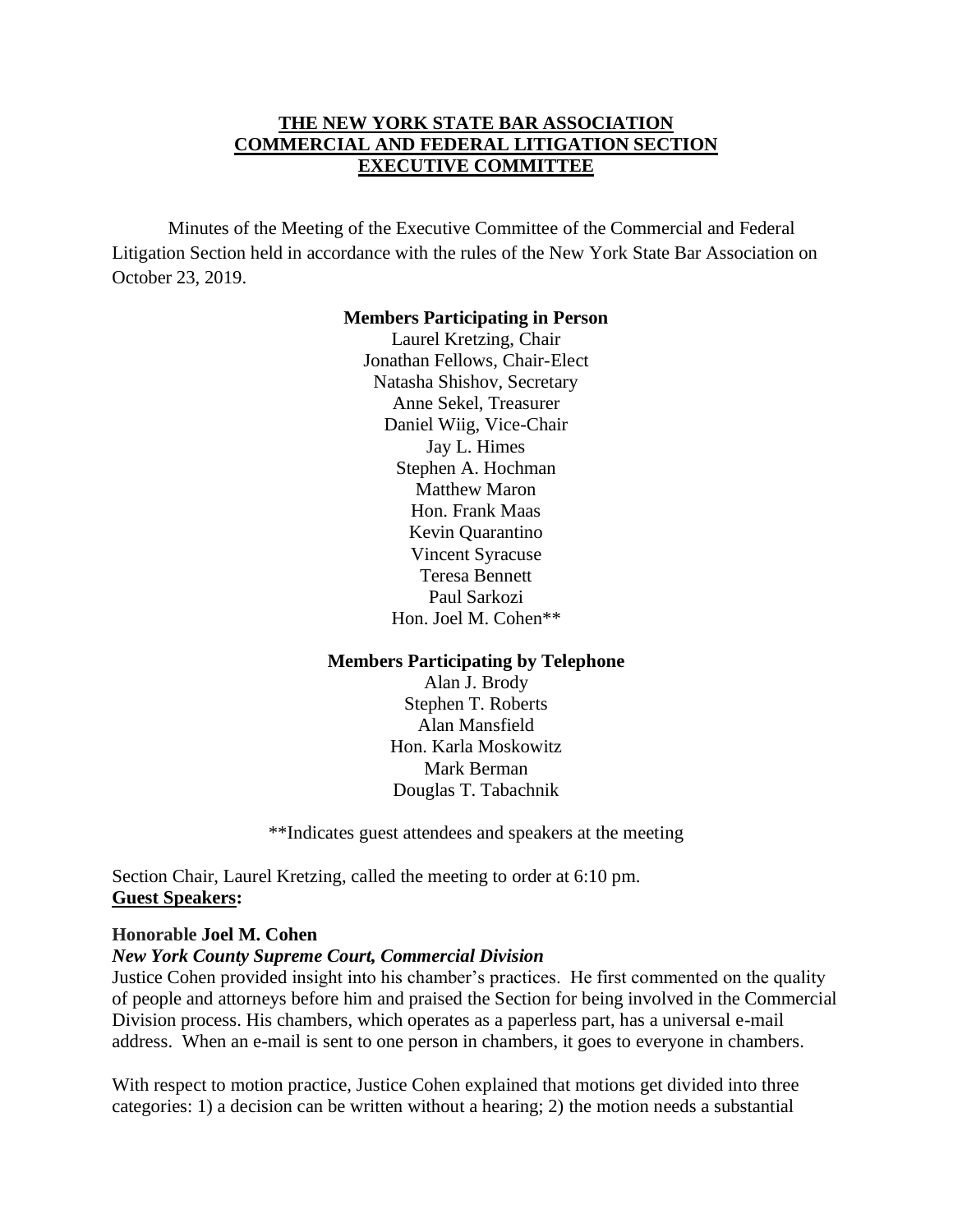written decision; or 3) the decision can go either way and can be decided either on the papers or from the bench. His clerks write bench memos and draft opinions for the last category of cases. When he receives a motion, his practice is to read the reply brief first.

With respect to oral argument, the Judge encouraged the Section to send young attorneys to deal with small motions or smaller issues. His part rules will soon include this language to make it easier for practitioners to explain to clients why sending a younger lawyer would be beneficial. During oral argument, the Judge will typically ask a lot of questions and emphasized that just because he asks hard questions does not mean that he has already made up his mind. He encouraged practitioners not to avoid the hard questions.

The Judge then addressed the importance of discovery conferences in his part. In instances when the parties have a dispute before one of his law clerks, they have the option, pursuant to Rule 14 a of the Commercial Division Rules, to write up the decision made by the law clerk after the conference, which would be so-ordered by the Judge. One of his main pet peeves is the lack of professional courtesy. He explained that his part will always recognize the attorney who is a "problem solver" when dealing with discovery disputes.

The Judge also addressed the procedure for filing cases under seal and explained that the Commercial Division Judges are trying to come up with a common system, where everything can be done electronically. Finally, the Judge explained that the proposed "attorneys eyes only" provision, which could be included in all confidentiality stipulations, is an important change and explained how most big cases have this requirement anyway.

## **Review of September 25, 2019 Meeting Minutes (Tab 1)**

The minutes were unanimously approved.

# **Draft Report on the Proposal to Repeal Commercial Division Rule 23, Relating to the "60- Day Rule" (Tab 2)**

Teresa Bennett presented the report, which recommends that Rule 23 of the Commercial Division Rules, also known as the "60 day rule", be repealed. A similar rule was repealed for cases filed in Supreme Court 13 years ago. An amendment was suggested to include an article published by Vince Syracuse on the topic be included with the report. The report, with annexed exhibit, was unanimously approved.

## **Draft Report on Proposed Amendment of Commercial Division Rule 6 Relating to Font Usage in Papers Filed with the Court (Tab 3)**

Teresa Bennett presented the report, which recommends that font 12 and Serif typeface font be used in both footnotes and the text of all documents submitted to the Court. There was a proposed amendment to list suggestions of Serif typeface in the report. The report, with the amendment, was unanimously approved.

## **Draft Report on Proposed Amendment of the Commercial Division Standard Form Confidentiality Order (Tab 4 & Tab 5)**